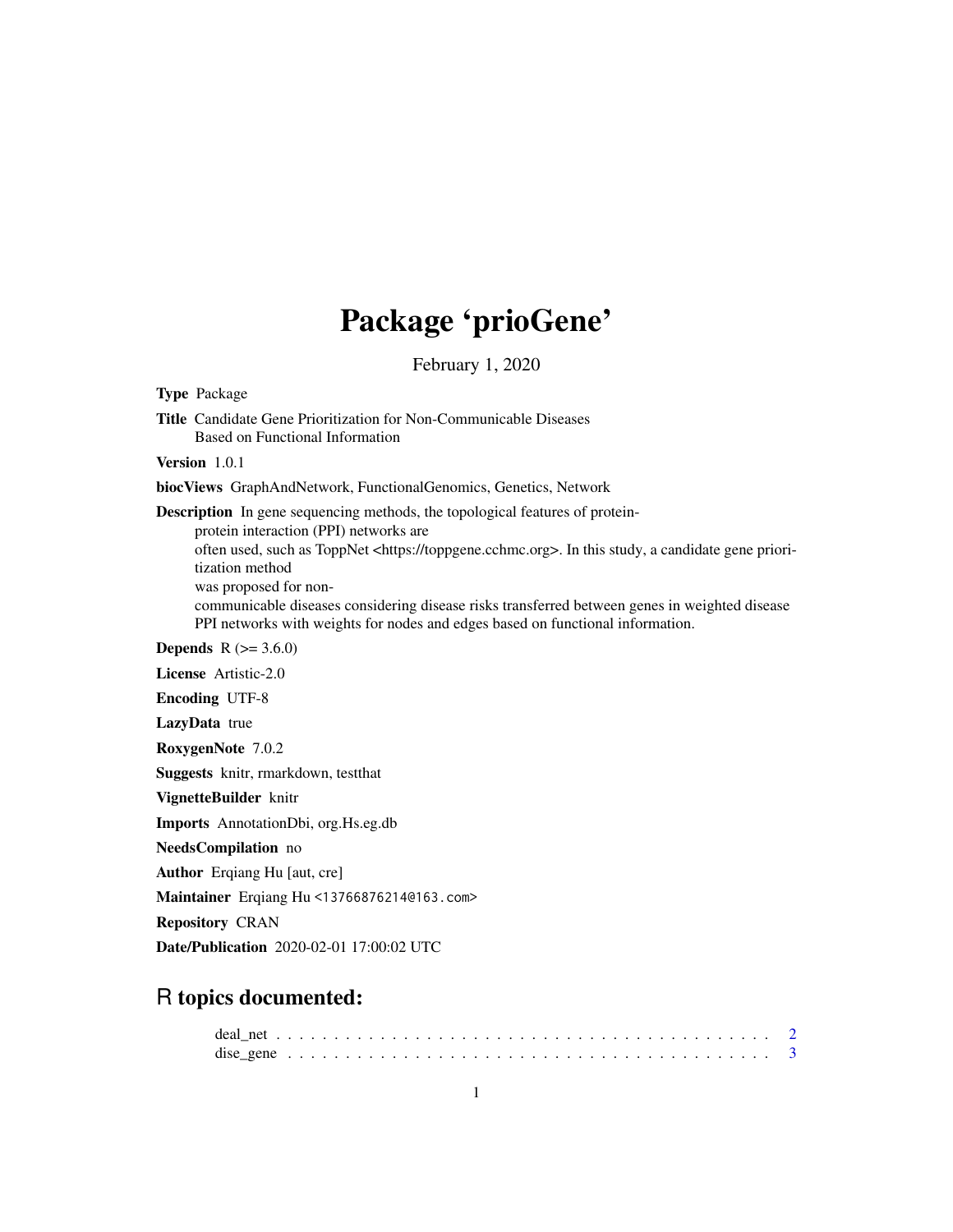#### <span id="page-1-0"></span>2 deal\_net

|  |  |  |  |  |  |  |  |  |  |  |  |  |  |  | 3   |
|--|--|--|--|--|--|--|--|--|--|--|--|--|--|--|-----|
|  |  |  |  |  |  |  |  |  |  |  |  |  |  |  | 3   |
|  |  |  |  |  |  |  |  |  |  |  |  |  |  |  | 4   |
|  |  |  |  |  |  |  |  |  |  |  |  |  |  |  | 4   |
|  |  |  |  |  |  |  |  |  |  |  |  |  |  |  | 5   |
|  |  |  |  |  |  |  |  |  |  |  |  |  |  |  | 5   |
|  |  |  |  |  |  |  |  |  |  |  |  |  |  |  | 6   |
|  |  |  |  |  |  |  |  |  |  |  |  |  |  |  | 6   |
|  |  |  |  |  |  |  |  |  |  |  |  |  |  |  | 7   |
|  |  |  |  |  |  |  |  |  |  |  |  |  |  |  | 7   |
|  |  |  |  |  |  |  |  |  |  |  |  |  |  |  | 8   |
|  |  |  |  |  |  |  |  |  |  |  |  |  |  |  | 9   |
|  |  |  |  |  |  |  |  |  |  |  |  |  |  |  | 9   |
|  |  |  |  |  |  |  |  |  |  |  |  |  |  |  | 10  |
|  |  |  |  |  |  |  |  |  |  |  |  |  |  |  | 10  |
|  |  |  |  |  |  |  |  |  |  |  |  |  |  |  | -10 |
|  |  |  |  |  |  |  |  |  |  |  |  |  |  |  | -11 |
|  |  |  |  |  |  |  |  |  |  |  |  |  |  |  | -11 |
|  |  |  |  |  |  |  |  |  |  |  |  |  |  |  | -11 |
|  |  |  |  |  |  |  |  |  |  |  |  |  |  |  |     |

#### **Index** [12](#page-11-0)

deal\_net *Title deal with network*

## Description

Title deal with network

## Usage

deal\_net(net, dise\_gene)

### Arguments

| net       | a network                         |
|-----------|-----------------------------------|
| dise_gene | a matrix with one column of genes |

#### Value

a matrix

## Examples

deal\_net(net,dise\_gene)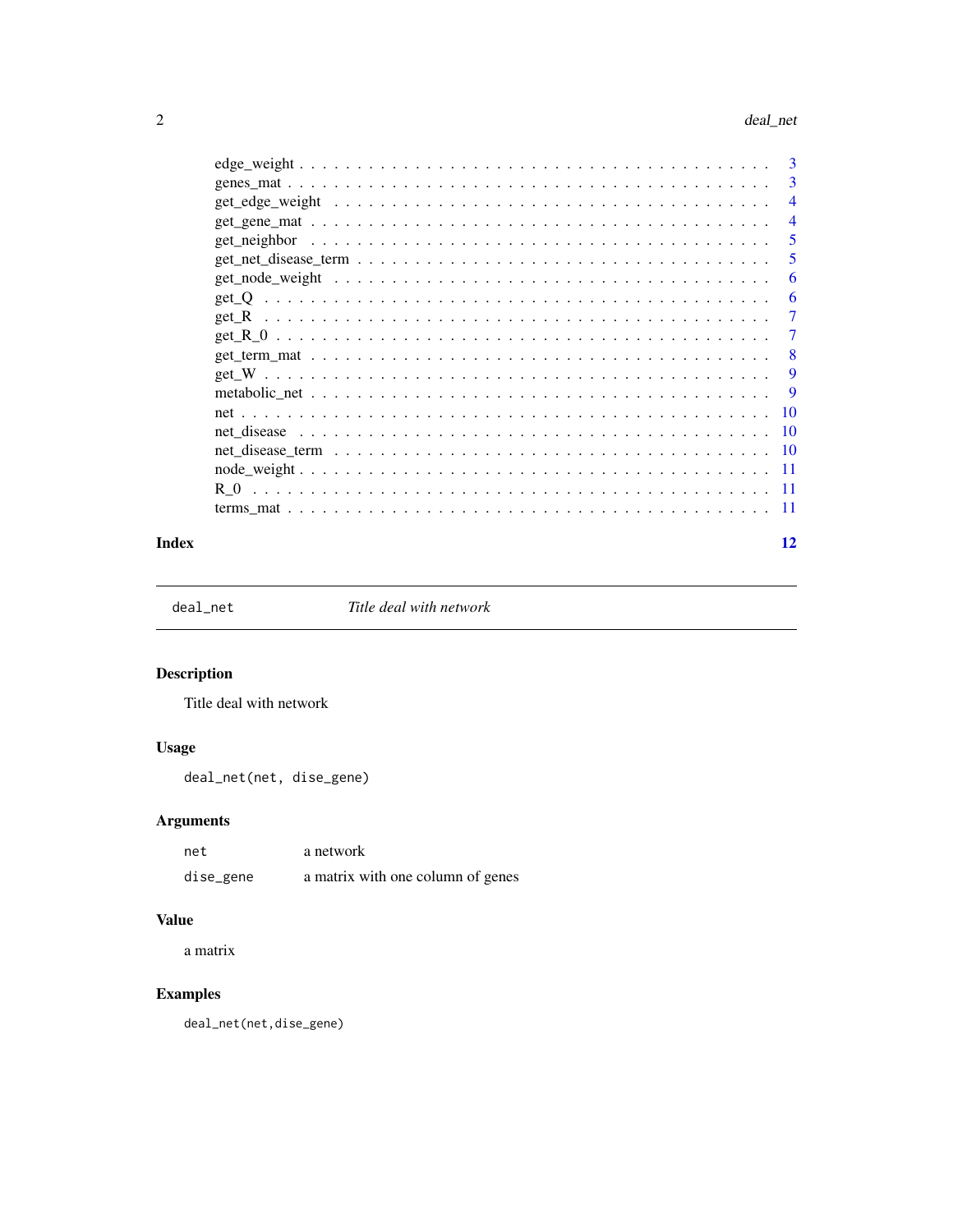<span id="page-2-0"></span>

#### Description

some genes

#### Usage

dise\_gene

#### Format

A matrix with 79 rows and 1 column

edge\_weight *weights of edges of a net*

#### Description

the first two columns are a net, and third column is their weight

#### Usage

edge\_weight

#### Format

A matrix with 25 rows and 3 columns

genes\_mat *a one-to-many matrix of GO term and gene*

#### Description

the first column is the gene symbol, the second column is the go terms

#### Usage

genes\_mat

#### Format

A matrix with 45 rows and 3 columns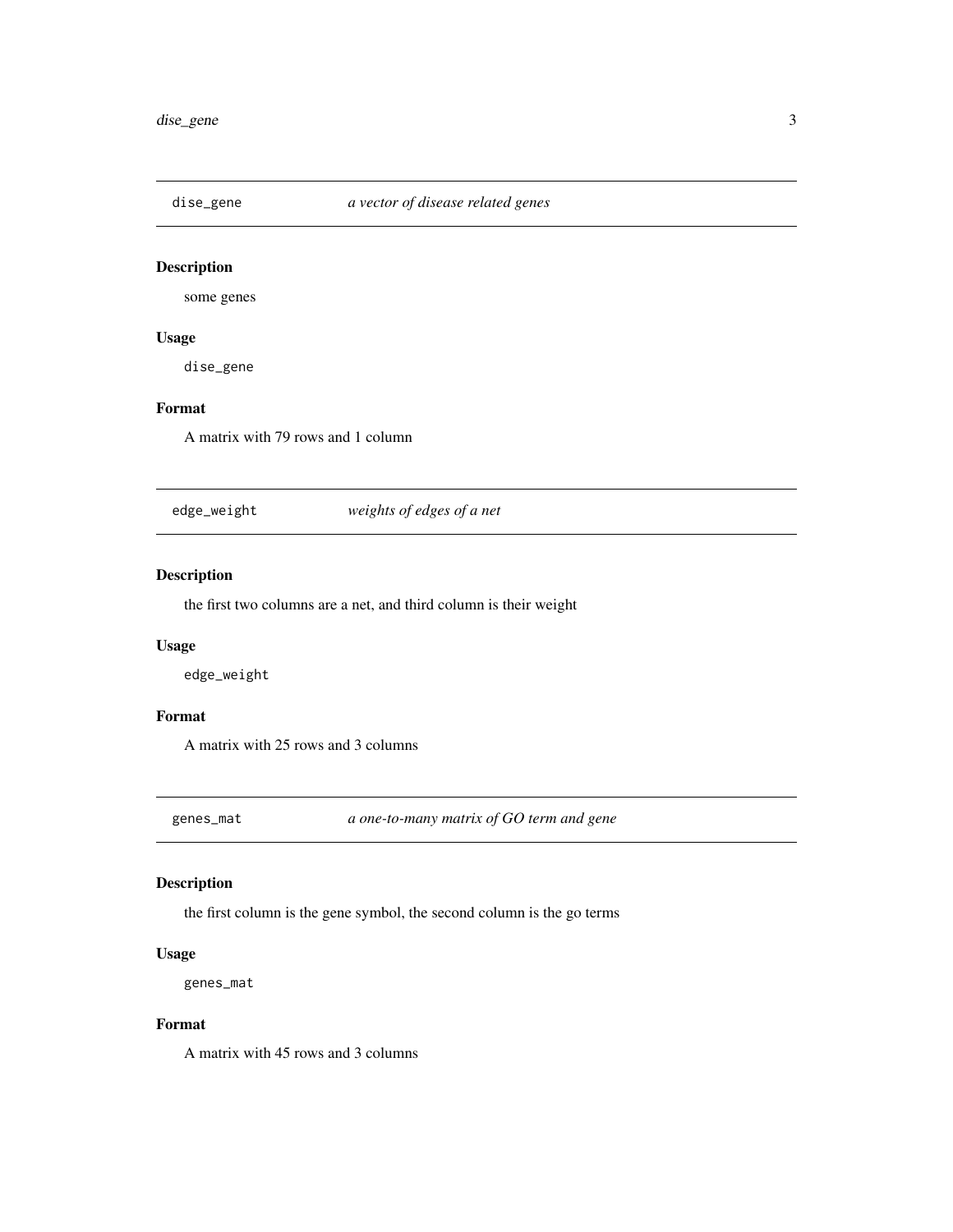#### <span id="page-3-0"></span>Details

the third column is the number of go terms

get\_edge\_weight *Title weight edge*

#### Description

Title weight edge

#### Usage

get\_edge\_weight(net\_disease\_term, terms\_mat)

#### Arguments

| net_disease_term |                                                |  |  |  |  |  |  |  |  |  |
|------------------|------------------------------------------------|--|--|--|--|--|--|--|--|--|
|                  | GO terms for each pair of nodes in the network |  |  |  |  |  |  |  |  |  |
| terms mat        | result of get_term_mat()                       |  |  |  |  |  |  |  |  |  |

#### Value

a matrix

#### Examples

get\_edge\_weight(net\_disease\_term,terms\_mat)

get\_gene\_mat *Get a one-to-many matrix of gene and GO term*

#### Description

Get a one-to-many matrix of gene and GO term

#### Usage

get\_gene\_mat(net\_disease)

#### Arguments

net\_disease a disease related network, matrix

#### Value

a matrix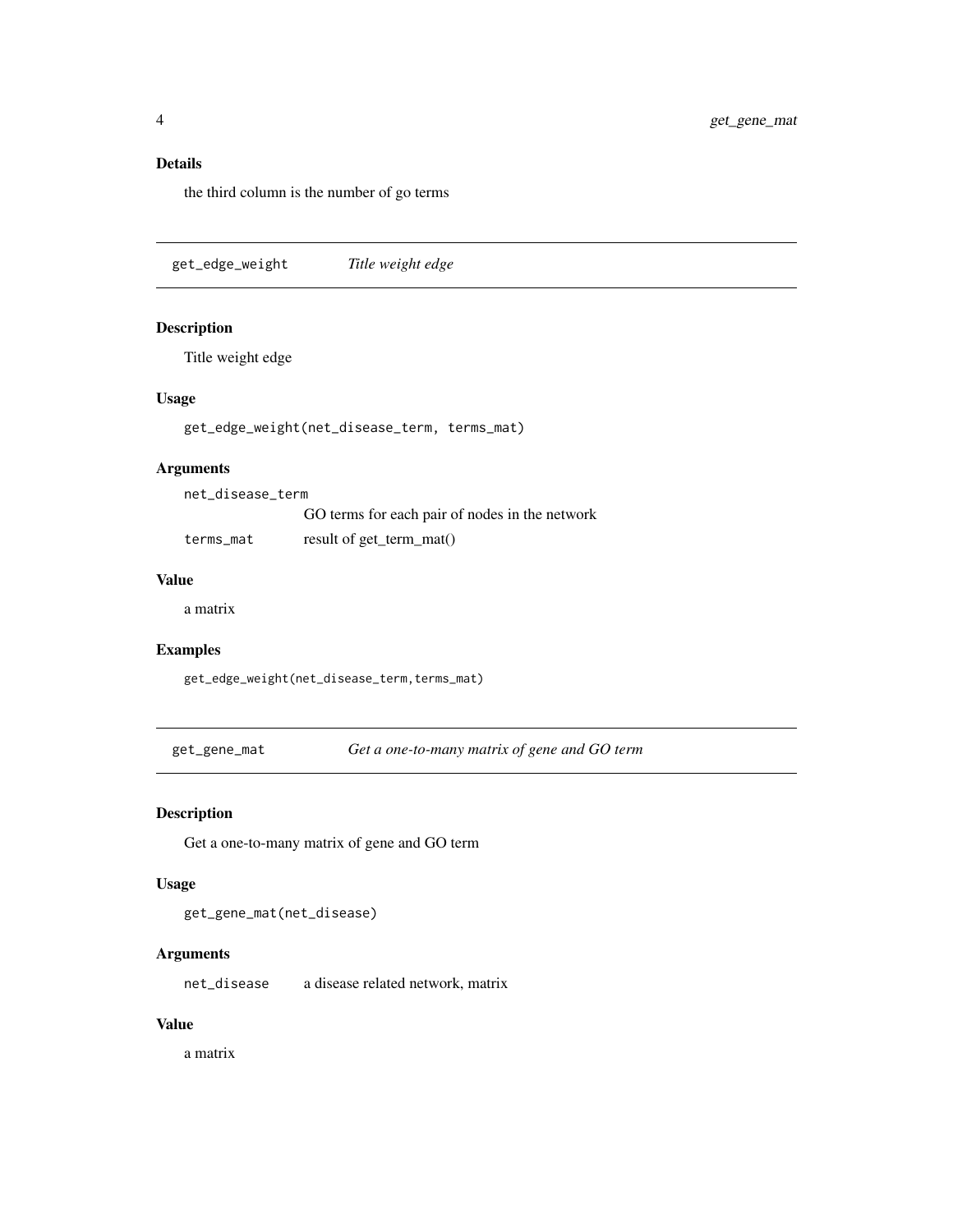#### <span id="page-4-0"></span>get\_neighbor 5

#### Examples

get\_gene\_mat(net\_disease)

get\_neighbor *Title get neighbor of a node*

#### Description

Title get neighbor of a node

#### Usage

get\_neighbor(node, net)

#### Arguments

node a gene net a network

#### Value

a vector of gene

get\_net\_disease\_term *Title Get the GO terms for each pair of nodes in the network*

#### Description

Title Get the GO terms for each pair of nodes in the network

#### Usage

```
get_net_disease_term(genes_mat, net_disease)
```
#### Arguments

| genes_mat   | a one-to-many matrix of GO term and gene |
|-------------|------------------------------------------|
| net_disease | a disease related network, matrix        |

#### Value

a matrix

#### Examples

get\_net\_disease\_term(genes\_mat,net\_disease)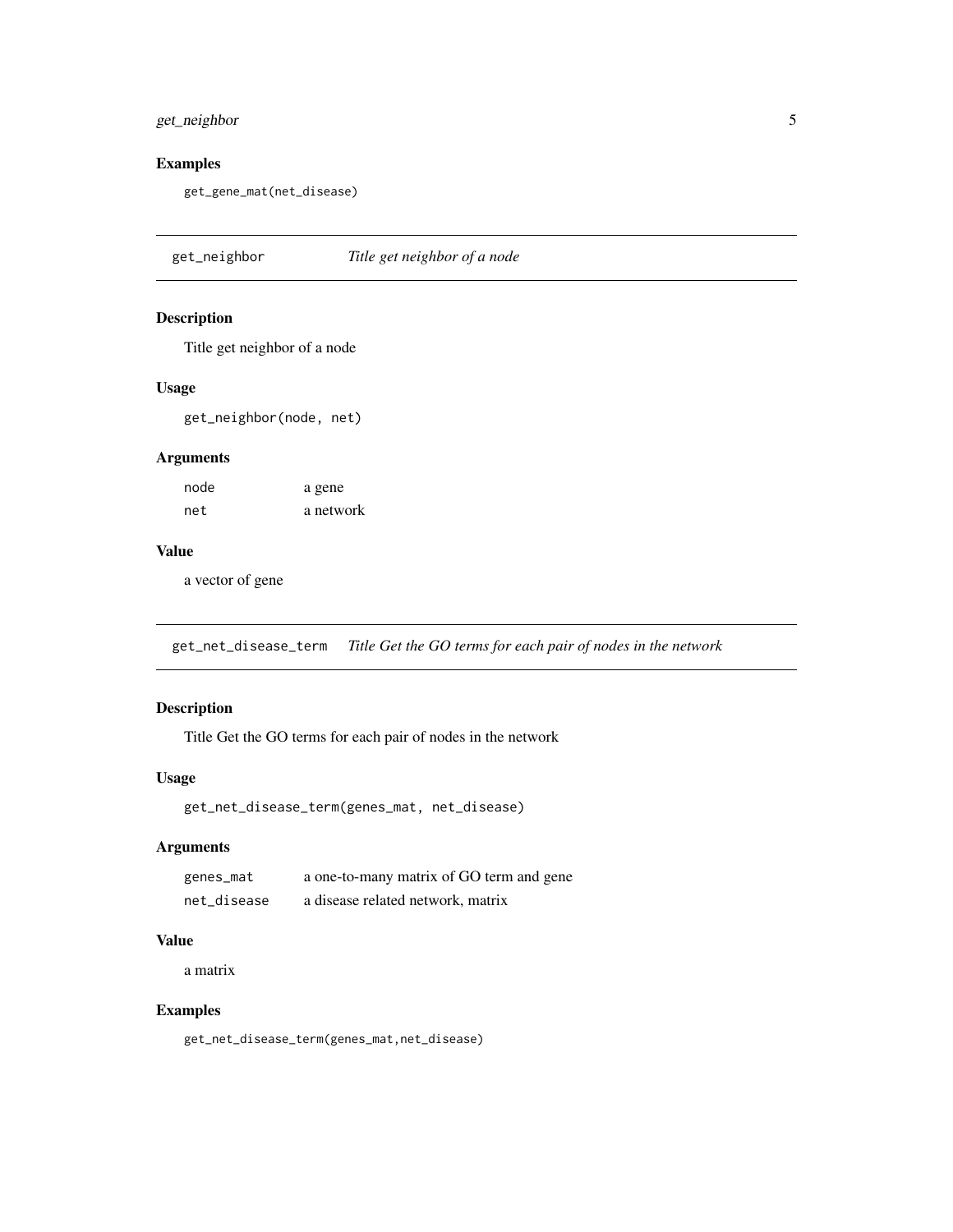<span id="page-5-0"></span>get\_node\_weight *Title weight node*

#### Description

Title weight node

#### Usage

get\_node\_weight(genes\_mat)

#### Arguments

genes\_mat a one-to-many matrix of GO term and gene

#### Value

a matrix

#### Examples

get\_node\_weight(genes\_mat)

get\_Q *Title get the disease risk transition probability matrix*

#### Description

Title get the disease risk transition probability matrix

#### Usage

get\_Q(node\_weight, net\_disease\_term)

#### Arguments

node\_weight a matrix, genes and their weights net\_disease\_term GO terms for each pair of nodes in the network

Value

a matrix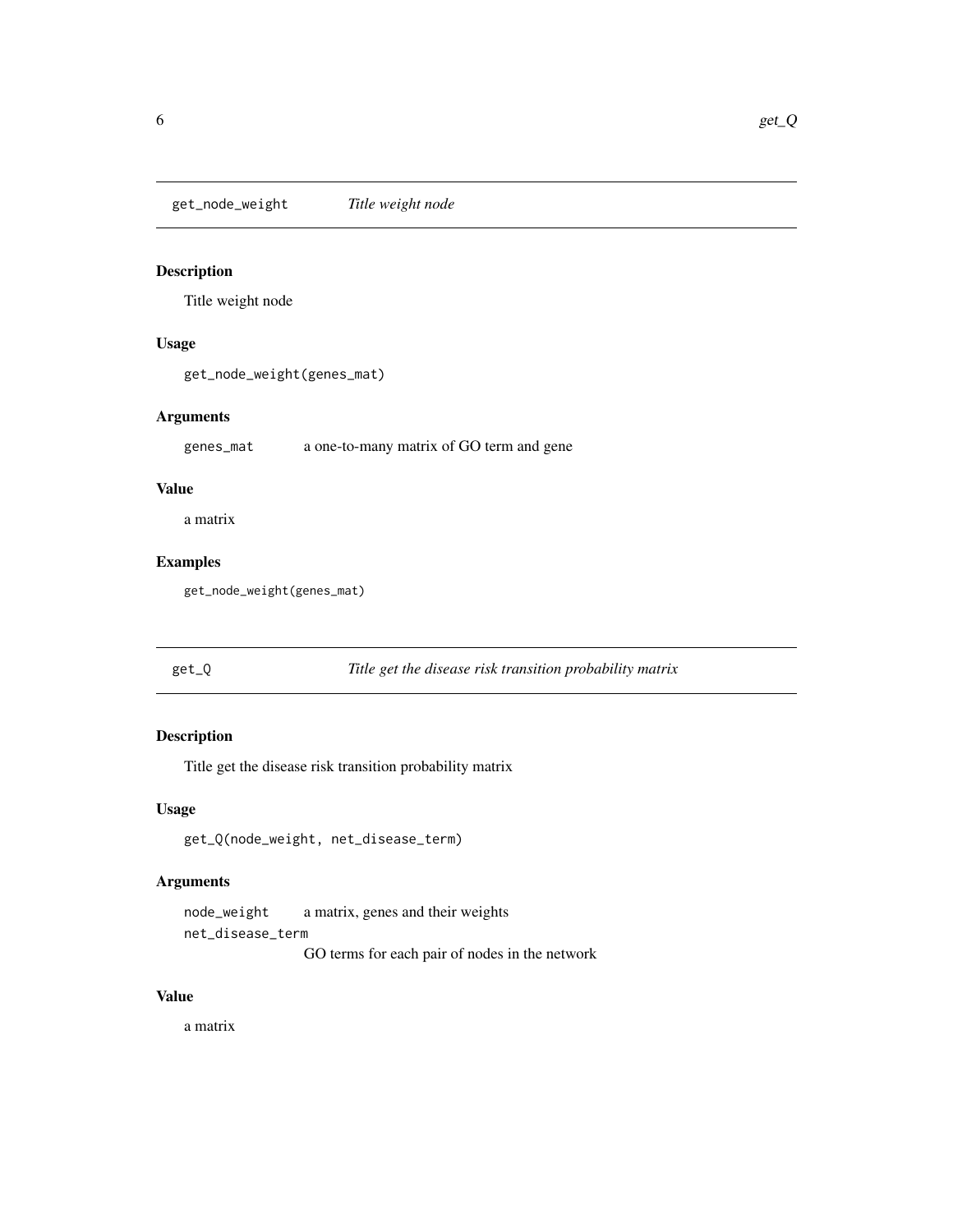#### <span id="page-6-0"></span>Description

Title get the final genetic disease risk scores

#### Usage

```
get_R(node_weight, net_disease_term, bet, R_0, threshold = 10^(-9))
```
#### Arguments

| node_weight      | a matrix, genes and their weights                               |
|------------------|-----------------------------------------------------------------|
| net_disease_term |                                                                 |
|                  | GO terms for each pair of nodes in the network                  |
| bet              | a parameter to measure the importance of genes and interactions |
| R 0              | the vector of initial disease risk scores for all genes         |
| threshold        | a threshold for terminating iterations                          |

#### Value

a matrix

#### Examples

```
net_disease <- deal_net(net,dise_gene)
genes_mat <- get_gene_mat(net_disease)
node_weight <- get_node_weight(genes_mat)
net_disease_term <- get_net_disease_term(genes_mat,net_disease)
R_0<- get_R_0(dise_gene,node_weight,f=1)
result \le get_R(node_weight, net_disease_term, bet = 0.5, R_0 = R_0, threshold = 10^(-9))
```

| λ<br>$\sigma$ |  |
|---------------|--|
|---------------|--|

Title get the vector of initial disease risk scores for all genes

#### Description

Title get the vector of initial disease risk scores for all genes

#### Usage

```
get_R_0(disease_gene, node_weight, f = 1)
```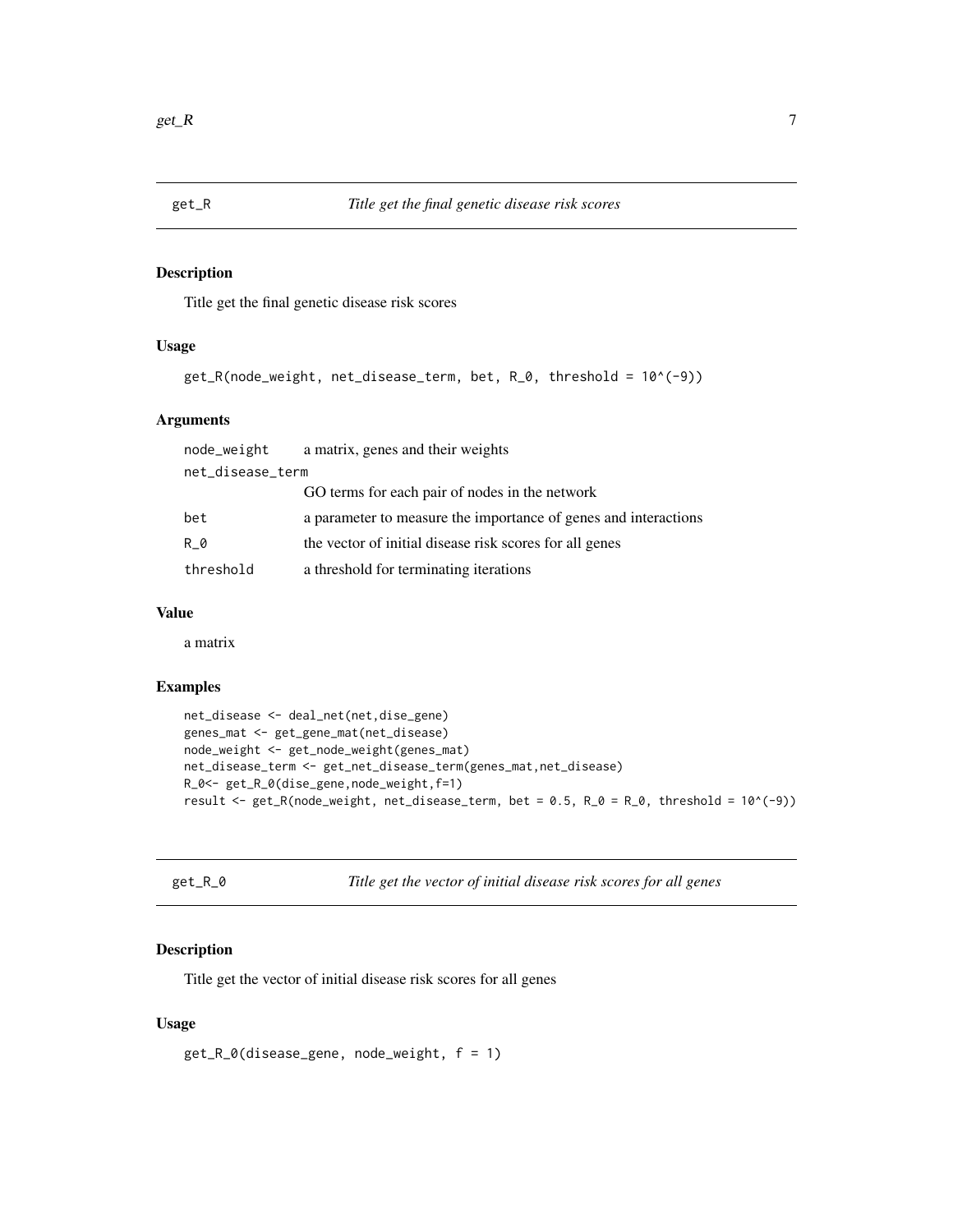#### <span id="page-7-0"></span>Arguments

|             | disease_gene a matrix of a column of genes                                               |
|-------------|------------------------------------------------------------------------------------------|
| node_weight | a matrix, genes and their weights                                                        |
| f           | an integer parameter to measure the significance of disease genes and candidate<br>genes |
|             |                                                                                          |

#### Value

a vector

#### Examples

get\_R\_0(dise\_gene,node\_weight,1)

get\_term\_mat *Get a one-to-many matrix of GO term and gene*

#### Description

Get a one-to-many matrix of GO term and gene

#### Usage

```
get_term_mat(net_disease)
```
#### Arguments

net\_disease a disease related network, matrix

#### Value

a matrix

#### Examples

get\_term\_mat(net\_disease)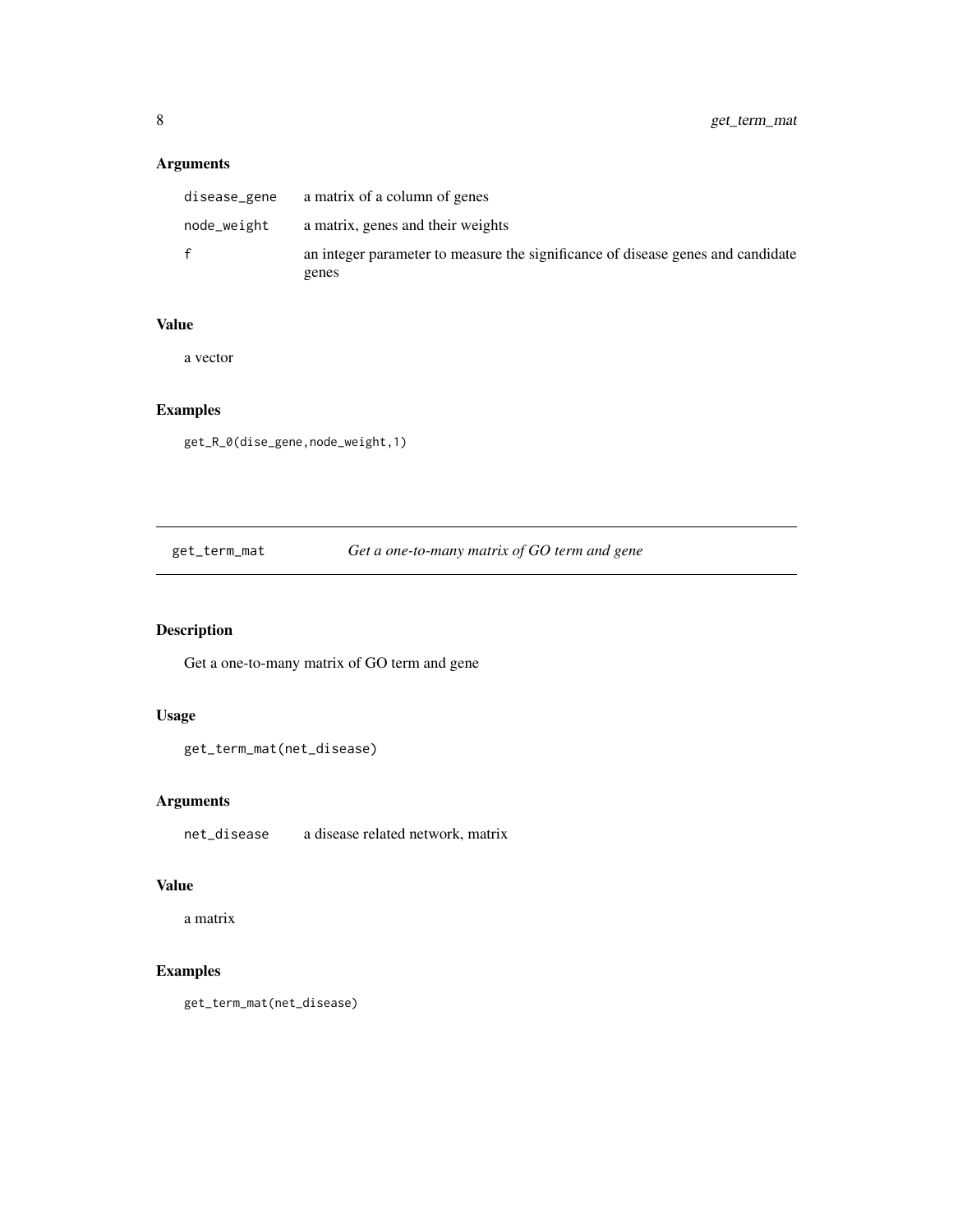<span id="page-8-0"></span>get\_W *Title* Description Title Usage get\_W(node1, node2) Arguments node1 a gene node2 a gene Value a number

metabolic\_net *a matrix, Human metabolic network*

#### Description

a matrix, Human metabolic network

#### Usage

metabolic\_net

#### Format

A matrix with 589,199 rows and 2 columns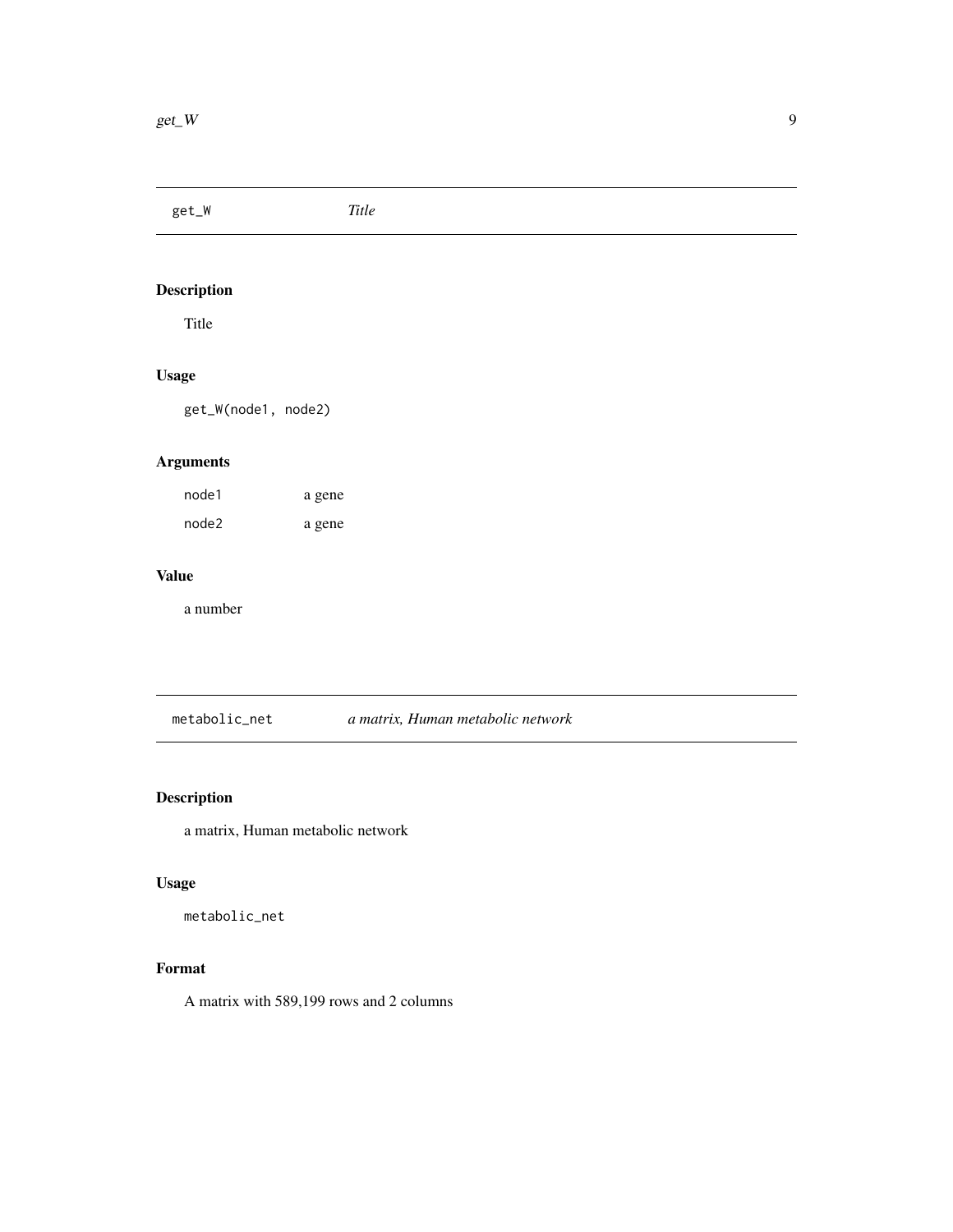<span id="page-9-0"></span>

#### Description

a network of genes

#### Usage

net

#### Format

A matrix with 2000 rows and 2 columns

net\_disease *a network of disease related genes*

#### Description

a network of disease related genes

#### Usage

net\_disease

#### Format

A matrix with 26 rows and 2 columns

net\_disease\_term *GO terms for each pair of nodes in the network*

#### Description

the first two columns is the network

#### Usage

net\_disease\_term

#### Format

A matrix with 25 rows and 4 columns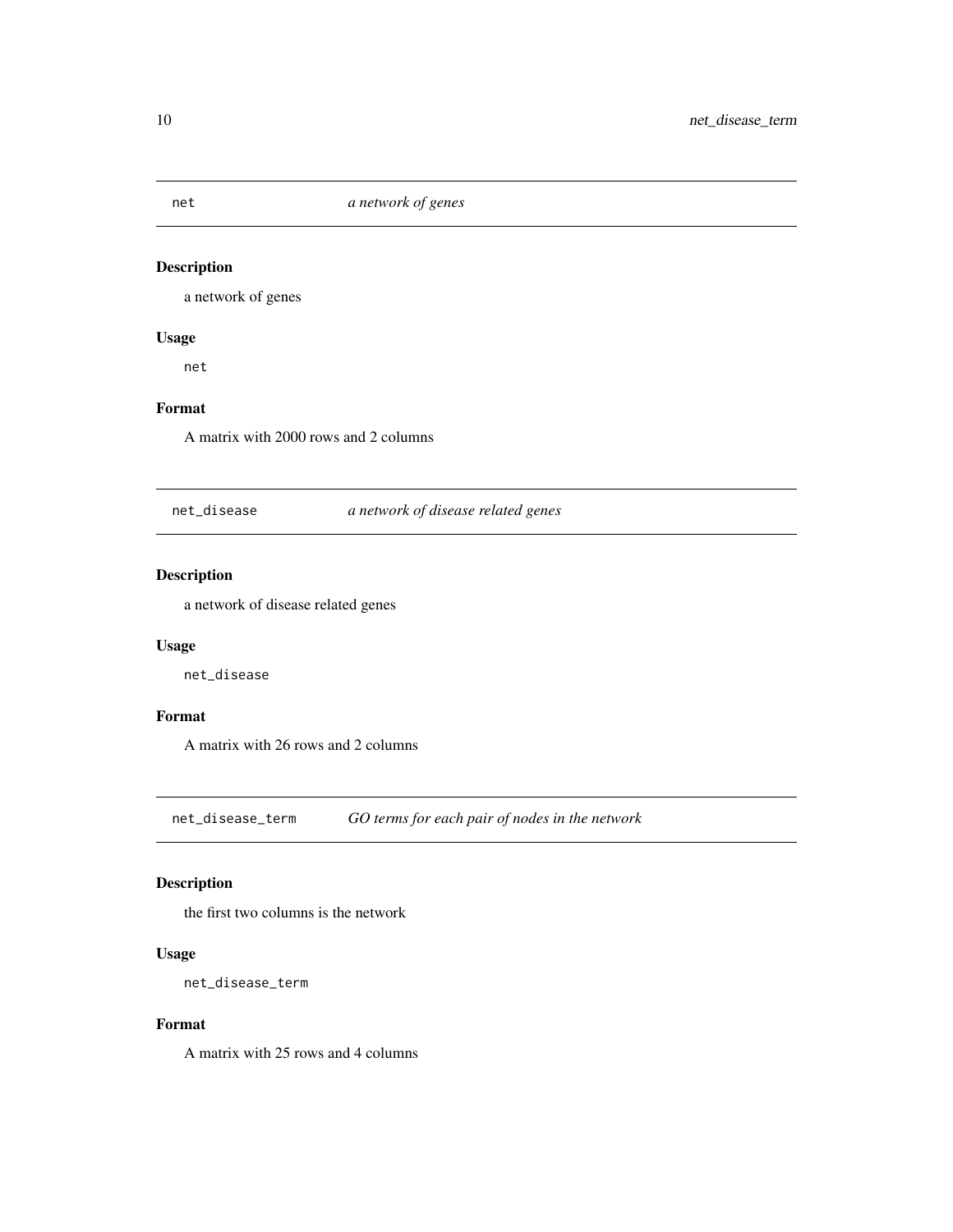#### <span id="page-10-0"></span>node\_weight 11

#### Details

the third column is the go terms,the fourth column is the number of go terms the fourth column is the number of go terms

node\_weight *a matrix, genes and their weights*

#### Description

a matrix, genes and their weights

#### Usage

node\_weight

#### Format

A matrix with 45 rows and 2 columns

R\_0 *the vector of initial disease risk scores for all genes*

#### Description

the vector of initial disease risk scores for all genes

#### Usage

R\_0

#### Format

A vector of 45 number

terms\_mat *a matrix, GO terms and GO genes*

#### Description

a one-to-many matrix of GO term and gene

#### Usage

terms\_mat

#### Format

A matrix with 1172 rows and 3 columns